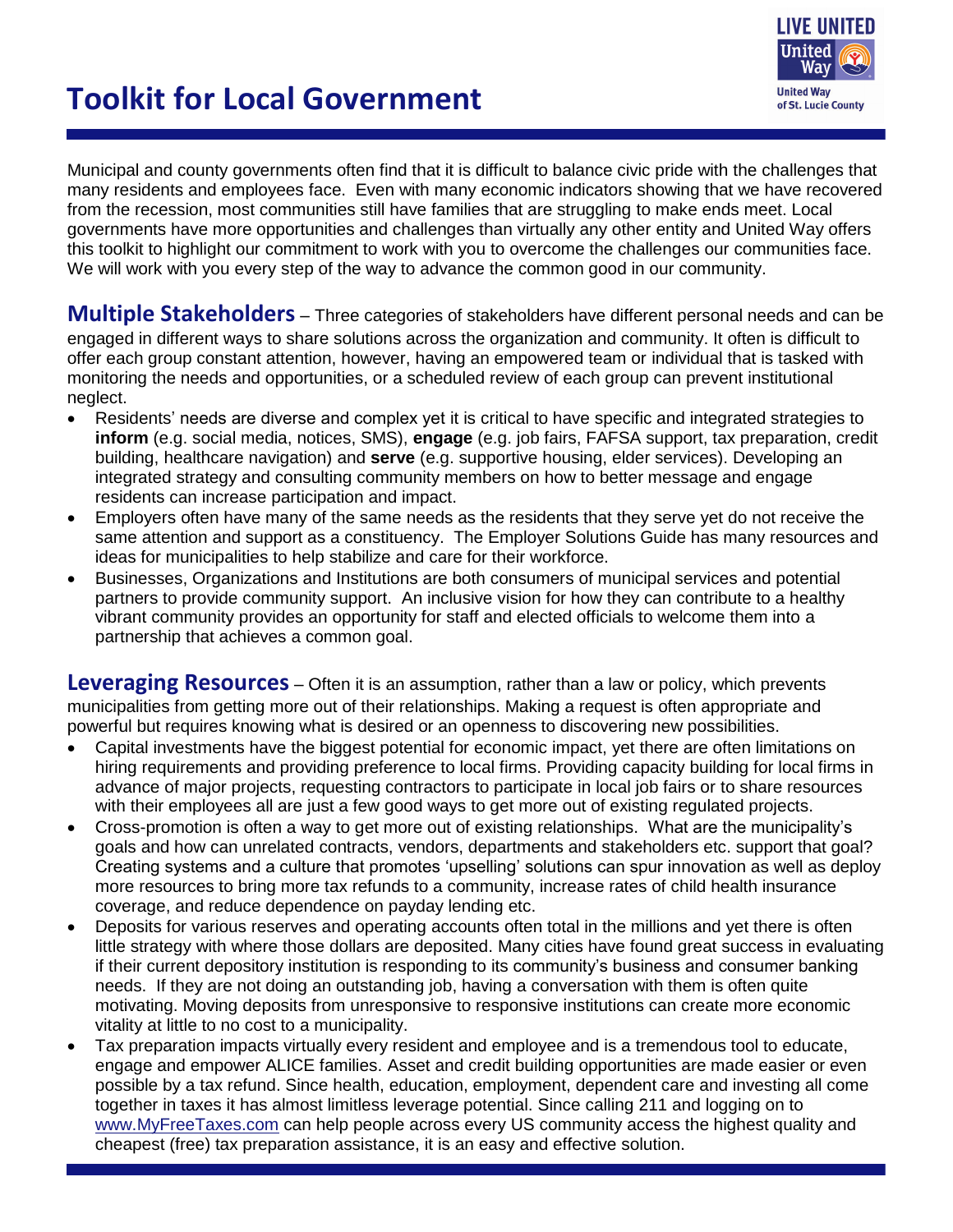## **Financial Education and Credit**

- A financial stability framework can help ensure that your community has all the products, programs and policies to promote equitable opportunity. The Household Financial Security Framework by CFED is a great place to start if your community does not yet have one.
- Credit impacts everything from the cost of car insurance to qualifying for an apartment. Having strong relationships with a non-profit credit counseling agency and a credit building partner (e.g. credit union, bank, Capital Good Fund) is essential to protect and strengthen your residents and employees.
- Financial knowledge and skills can come through formal classes (provided by non-profits and banks), peer support groups (e.g. couponing clubs) or topical lunch and learns (provided by banks and other partners). Many institutions are looking at how to integrate financial capacity work into existing programs and there are some best practices; [http://cfed.org/programs/integrating\\_financial\\_capability/.](http://cfed.org/programs/integrating_financial_capability/)
- Payday lenders often are difficult to manage but there are several tools available. Zoning and signage ordinances can be used to constrain lenders but a vibrant and viable alternative is essential (e.g. local credit union, Capital Good Fund). Consumers have many protections (60 day repayment grace period etc.) and you can report any group not properly registered with the state or violating the rules. Contact the Florida Division of Consumer Finance to check on a lender or report them 850-487-9687.
- Rent payments to the municipality can be reported to credit bureaus to build resident's credit. Easy services are now available through many non-profit partners as well as the three main bureaus.

## **Housing and Transportation**

- Bus passes are often available at a discount through employers. Van and carpooling can be privately coordinated and are often subsidized by regional commuter services which also provide emergency rides home, carpool matching services and "schoolpool" for parents with kids.
- Employers or other groups can promote voluntary 'phone trees' that can help people living in a common area to reach out for transportation assistance in the event of a car issue etc.
- Bad or no credit increases the cost of insurance and often makes car or home purchases unaffordable. Supporting credit building can help manage transportation and other life costs. Groups like Capital Good Fund and some local credit unions provide credit for individuals with poor credit to get reliable vehicles at cheaper rates than a 'buy-here-pay-here' while building credit.
- Leading conversations with local employers about their employees' transportation needs can lead to innovative private transportation options or highlight partners that can help advocate for greater public transportation.
- Engaging neighboring municipalities or the county regarding current and future transportation needs can lead to reciprocity between transit systems, coordination of resources and ideas on how to collaborate to address common issues.
- Many agencies throughout our community have a partnership with our local bus provider and receive bus passes to help their clients get to job interviews, or other needed appointments.
- Ridesharing groups such as Uber and Lyft are adding more opportunities to address needs of seniors, students, medically needy etc.
- The [www.HousingCounts.org](http://www.housingcounts.org/) toolbox provides six categories of strategies that highlight what role state and local governments can play to ensure the availability of a full range of housing choices.

**Business Development and Retention** – A municipality is well positioned to address diverse issues so it is critical to learn what businesses really need and not just what they assume you care about.

 'Platinum certification' has been adopted in many parts of Florida to designate cities that have met certain permitting and process standards. Time is money and one of the fastest ways to discourage investment in your community is if it takes more time to start a business, occupy a space, etc.